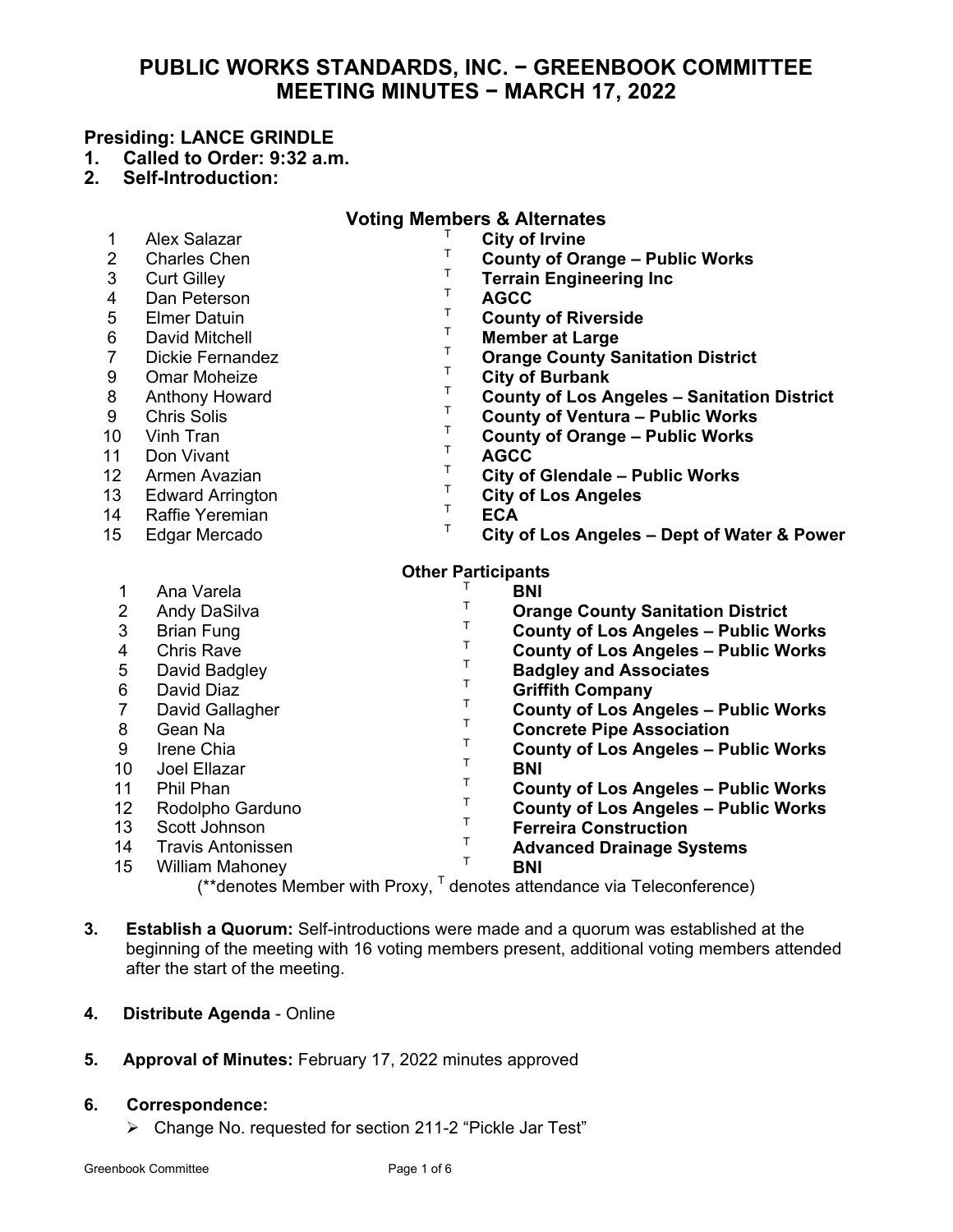# **7. Old Business:**

- $\triangleright$  Change log will be amended to reflect cancellation/withdrawal of Change no. 316 SM Fiber Reinforced Asphalt Concrete.
- $\triangleright$  Virtual Greenbook Seminar is settled with speakers and supporting videos from contributing members. Lance and APWA are appreciative of all the support.

# **8. New Business:**

- a) **APWA Co-Chairman's Report**: PWSI meeting is scheduled for April 21<sup>st</sup> at ECA Office and Virtual.
- **b) Secretary's Report:** Roster updates are in progress. Rosters needed for the Greenbook, Standard Plans and Watchbook. Agencies amending voting members must send a signed letter to PWSI, care of BNI.
- **c) Vice Chair Communication Report**: No Report.
- **d) Vice Chair Editorial Report:** No Report.

### *Greenbook Subcommittees:*

- **e) Surface Materials and Methods Subcommittee Report:** Vinh Tran reported that:
	- The **Geosynthetics task force** still working on edits received for change 303 SM.
	- The **asphalt task force** met and continuing work on the revised language for the CR Specification. Additional data needed on Change no. 315 SM – MAC 15TR, before voting on that item.
	- The **concrete ad hoc task force** received comments from Erik Updyke on proposed changes of 304 SM. Change no. 314SM – Coarse Aggregate Gradation has been sent off to the Surface Committee for review and to be voted on next month in hopes of moving up to Editorial.
- **f) Underground Materials and Methods Subcommittee Report:** Gene Na reported:
	- $\triangleright$  Single document file of Change No. 284 Part 5 may be completed by end of March.
	- $\triangleright$  Change No. 318 led by Dickie Fernandez is still in the works with nothing submitted yet. Sharing of the style guide recommended to teach people how to write in very good Greenbook style language.
	- $\triangleright$  Change no. request submitted regarding the pickle jar test. A proposal draft to be submitted to group.
- **g) Standard Plans Subcommittee Report:** Stacy Delong as alternate for Alex Salazar reported NO new updates.
- **h) General Provisions Subcommittee Report:** NO REPORT
- **i) Editorial Standards Subcommittee Report:** NO REPORT
- **j) Greenbook Retention Subcommittee Report:** Edward Arrington reported that the next meeting with Caltrans is this afternoon. He will reiterate the promise to have workshops and more outreach to local agencies that has not been done yet.
	- $\triangleright$  Director of APWA agreed to track national involvement and will reach out to other northern California chapters.
	- ▶ PWSI sent a letter to Steven Keck, acting director of Caltrans, regarding objection to their decision to not approve the use of Greenbook for construction of local roads and highways on the NHS system. (see attached)
	- $\triangleright$  This subcommittee is scheduling presentations of this topic and the various issues presented by Caltrans with the City of San Diego and Oakland. Central and northern cities have also been reached and had not been aware of Caltrans' position.
- **k) Landscaping and Irrigation Subcommittee Report**: David Gallagher happily reported to have met with 7 participants. LA City is participating and a Part 8 document will be shared for comments. Gean Na referred San Diego regional committee as a group to reach out to for additional support.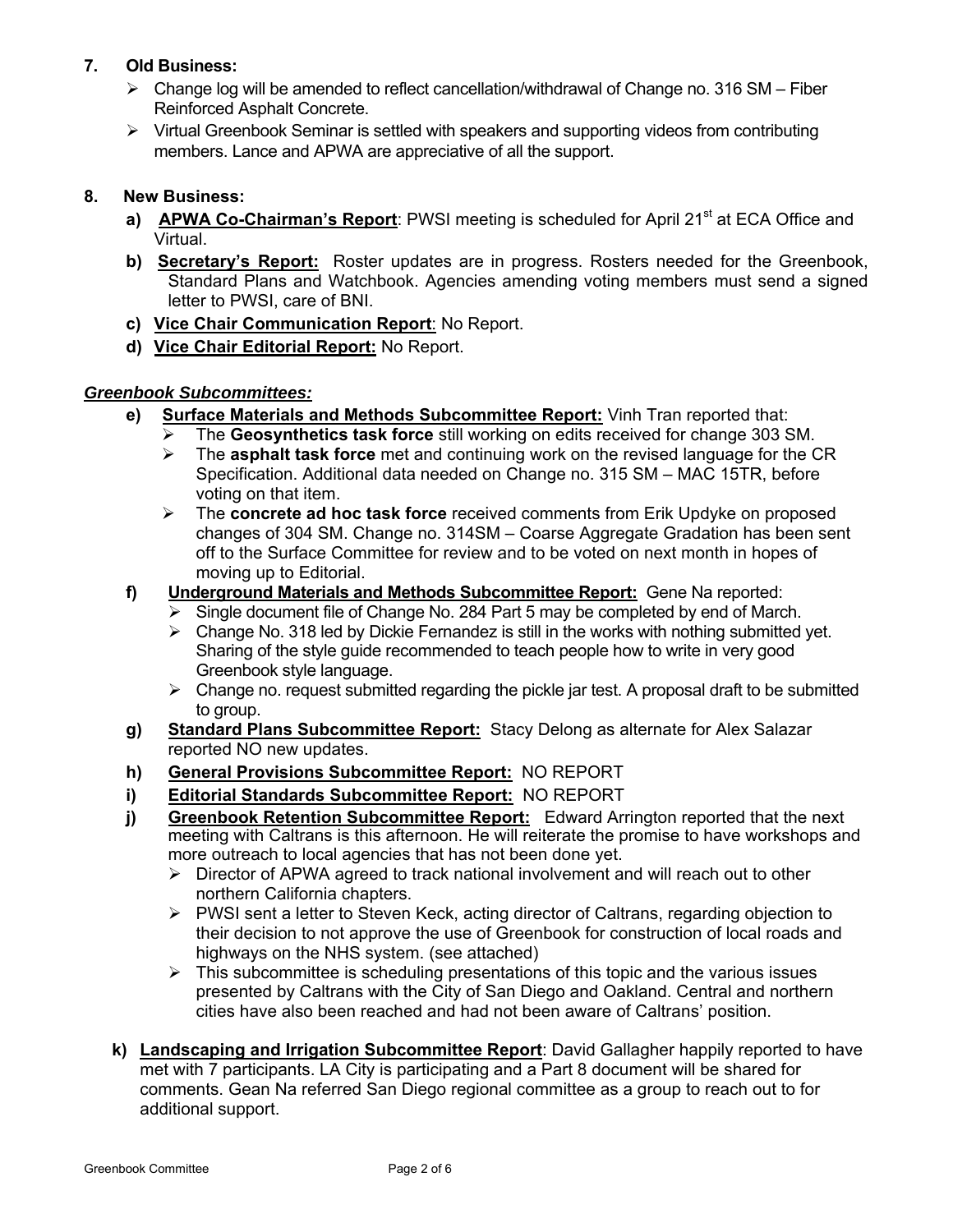**l) Street Lighting and Traffic Systems Subcommittee Report:** Phil Phan is replacing Paul Lovie and working with Irene Chia. A lead is still needed for this subcommittee. Anyone interested can contact Phil Phan (pphan@dpw.lacounty.gov) or Irene Chia (ichia@dpw.lacounty.gov).

## **m) Other New Business:** NONE

- **9. General Discussion:** 2022 GREENBOOK VIRTUAL SEMINAR is April 25 through April 29. There is a \$100.00 charge for all 6 sessions. Link shared on chat http://southernca.apwa.net/EventDetails?id=24510
- **10. Next meeting: April 21, 2022**

### **11. Adjourn: 10:28 a.m.**

Submitted by: Greenbook Committee Secretary Bill Mahoney / Ana Varela BNi Building News 990 Park Center Dr Ste E Vista CA 92081 Office: (760) 734-1113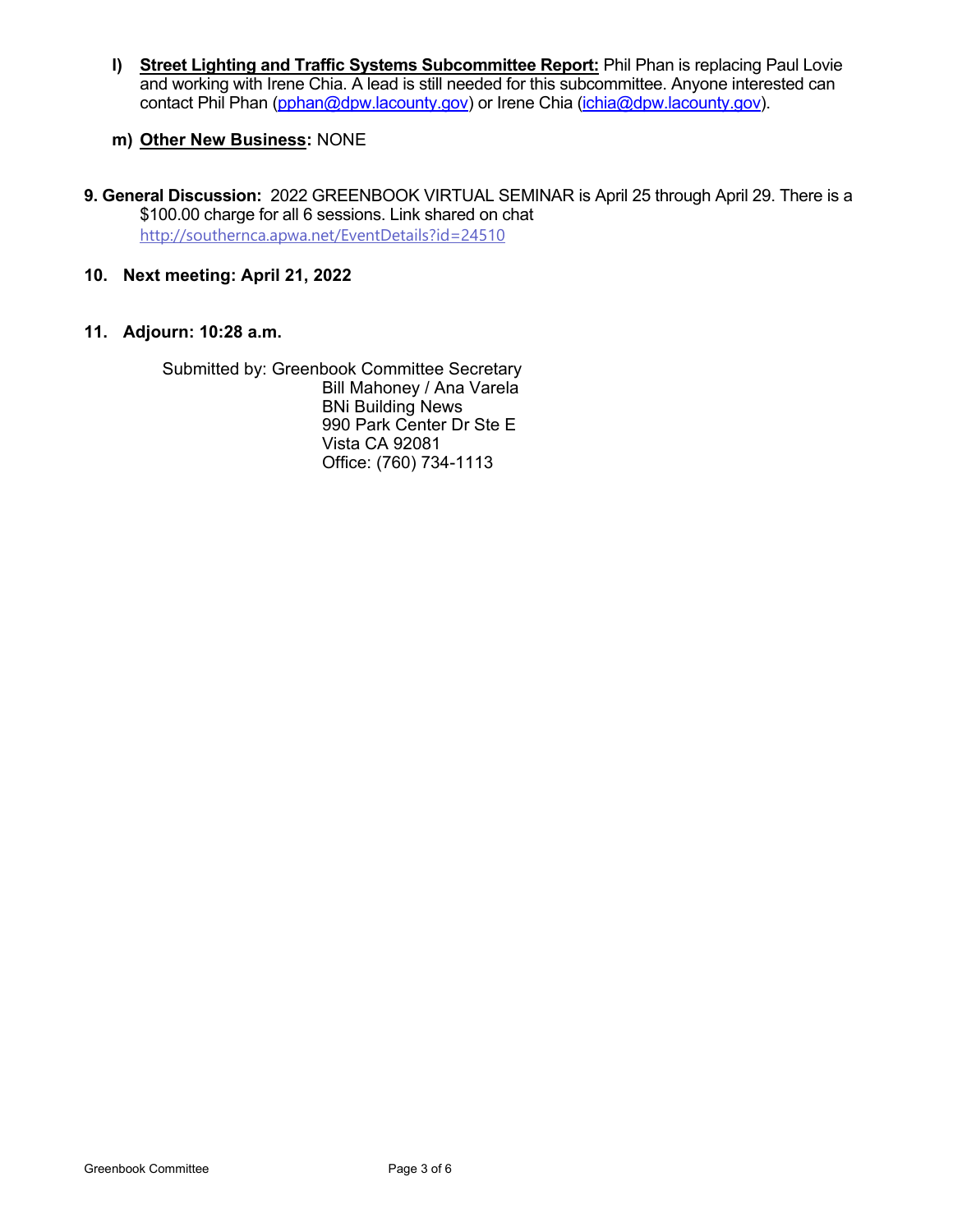#### Members





Contractors of California



Association

**Engineering Contractors** 

outhern California **Contractors Association**  Public Works Standards, Inc. C/O BNI Publications Inc 990 Park Center Drive, Suite E Vista, California 92081

March 15, 2022

Mr. Steven Keck, Acting Director State of California, Department of Transportation 1120 N Street Sacramento, California 95814

Dear Acting Director Keck:

#### STANDARD SPECIFICATIONS FOR PUBLIC WORKS CONSTRUCTION AKA "GREENBOOK"

We are writing to you to request your assistance in utilizing the subject specification book for construction of roads and highways on the local National Highway System (NHS).

The Greenbook was first published in 1967 and has been used in local highway construction for over 40 years. This first edition of the Greenbook was the product of nearly four years of very intensive collaboration by a 400-person task force comprised of local government and construction industry leaders. The City and County of Los Angeles were major contributors to this effort and these two agencies were the first to adopt the Greenbook for their infrastructure improvements. To date, more than 200 other cities, counties, and agencies in the area have also adopted the Greenbook as their standard for public works construction specifications. Interest in the Greenbook has been worldwide, with copies being acquired and studied by public works officials throughout the United States, Canada, and many countries overseas.

The Greenbook is used by most of the largest local governments in California including the City of Los Angeles, County of Los Angeles, County of Orange, County of San Diego, City of San Diego, Ventura County, San Bernardino County, Riverside County, and City of Oakland, just to name a few. Further, results from Caltrans' very own survey conducted in early 2021, which was sent out to over 2/3 of the local agencies in the State of California, capture the extent of disruption that would be experienced by local agencies if the Greenbook is no longer allowed for use on the NHS. Results are available through Caltrans HQ - Office of Guidance and Oversight.

Caltrans approved the Greenbook in 1985 for construction on the NHS. Subsequent editions of the Greenbook have used the 1985 edition as a foundation for future editions. Future editions of the Greenbook have been modernized with the most up to date construction materials and methods. Billions of dollars have been spent on local infrastructure including streets, bridges, underground utilities, and drainage facilities on the NHS have been successfully constructed and approved by Caltrans over the last 40 years using the Greenbook specifications.

#### Publications

Standard Specifications for Public Works Construction (Greenbook)

Standard Plans for Public Works Construction Work Area Traffic Control (WATCH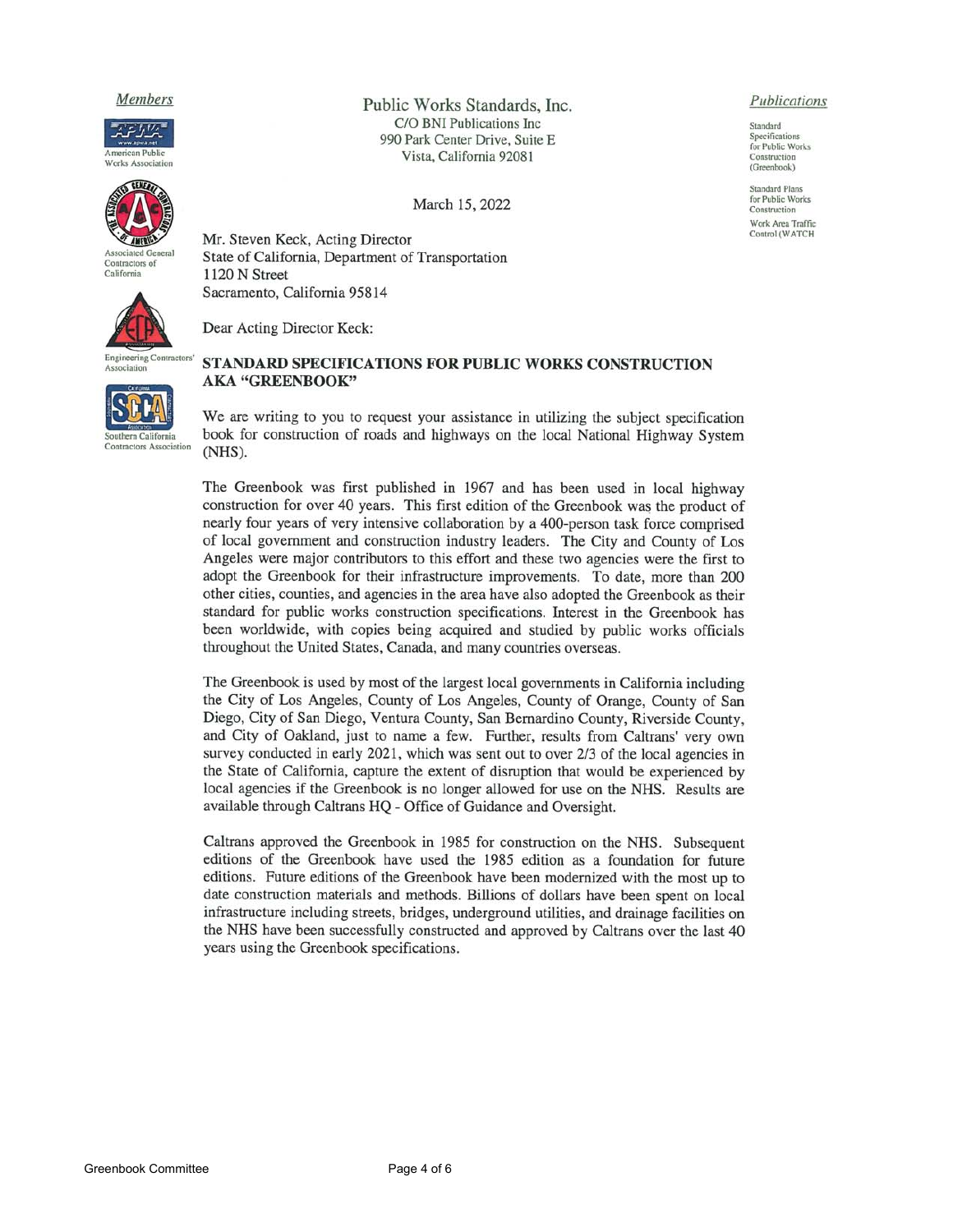#### Mr. Steven Keck Page 2

In early 2021, Caltrans notified local governments that they would no longer approve the use of the Greenbook for construction of local roads and highways on the NHS system and that all future projects on the NHS must use Caltrans specifications regardless of local or federal funding. In April of 2021, agencies and contractors that support the Greenbook began a series of coordination meetings with Caltrans staff led by a, Senior Construction Oversight Engineer from the HQ Division of Local Assistance. The meetings when dark for approximately 6 months until they were restarted in October by the Acting Chief of the Office of Guidance and Oversight, HQ -Division of Local Assistance. Today, the meetings are again being led by a Construction Oversight Program Manager of HQ - Division of Local Assistance. The intent of the meetings have been to discuss whether to allow the continued use of the Greenbook for local NHS construction. At a recent coordination meeting with Caltrans staff, attending representatives of local agencies were told Caltrans would not be considering the approval of the Greenbook as a stand-alone document in part due to the significant staffing resource required to do so. Instead, portions of this copyrighted book would need to be taken and incorporated into Section 77 of Caltrans Specifications as non-standard sections.

We have a set of concerns and objections to this decision and request that the Greenbook continue to be recognized as an alternate approved standard. The proposed approach of incorporating portions of the Greenbook into Section 77 will require the vetting of Caltrans' proposals by a reasonable number of agencies that will eventually need to use those sections to perform work on the NHS. In turn, Caltrans will need to review and respond to the responses and questions made by the local agencies. Such an approach will be laborious and take a considerable amount of time to arrange and complete thereby negating any perceived time savings and effort. However, since local agencies are already using the Greenbook, it would be much easier to look at what items, if any, need to be revised based upon Caltrans' review of the Greenbook itself. In presenting this perspective, we want to point out that these roadways have been and will continue to be maintained by local agencies using local funding. As such, it is better if one uses a standard for which local agencies are most familiar with in performing work on these roads.

The premise of Caltrans - and FHWA- seems to stem from a reading of Title 23 Code of Federal Regulations (CFR) §630.201, §630.205, and §625.3(a)(1) as referenced in the Survey mentioned above. Section 630 pertains to federal-aid projects on any roadway while Section 625 pertain to projects on the NHS. While there are unique requirements for federally funded projects, such as for the construction of a local bridge, the general description of standards required for projects, particularly on the NHS are found in CRF Section 625. While inferring to required standards, Title 23 CFR 625 has as its emphasis, roadway and traffic design, as reflected by Subsection  $625.2(a)(1)$ &(2), as well as the standards that are listed at the end of the section. As such, if anything, it speaks to the scope by which an evaluation of an alternate standard